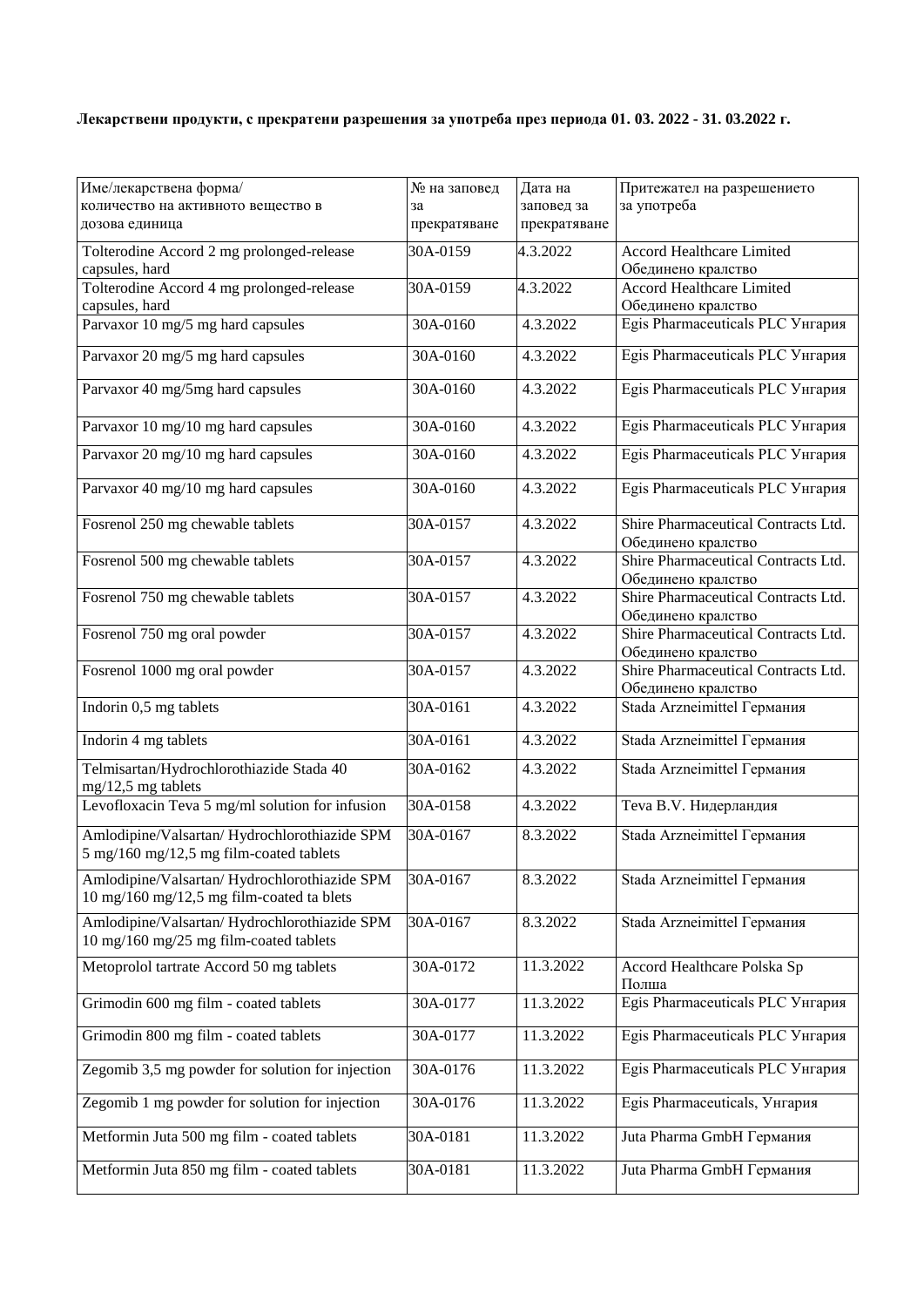| Metformin Juta 1000 mg film - coated tablets                             | 30A-0181     | 11.3.2022  | Juta Pharma GmbH Германия                                               |
|--------------------------------------------------------------------------|--------------|------------|-------------------------------------------------------------------------|
| Etoristad 30 mg film - coated tablets                                    | 30A-0173     | 11.3.2022  | Stada Arzneimittel Германия                                             |
| Pontex 4 mg/10 mg tablets                                                | 30A-0171     | 11.3.2022  | Stada Arzneimittel Германия                                             |
| Tifaxin MR 150 mg prolonged - release capsules,<br>hard                  | 30A-0179     | 11.3.2022  | Stada Arzneimittel Германия                                             |
| Olmesta plus 20 mg/12,5 mg film-coated tablets                           | 30A-0180     | 11.3.2022  | Teva B.V Нидерландия                                                    |
| Olmesta plus 20 mg/25 mg film-coated tablets                             | 30A-0180     | 11.3.2022  | Teva B.V Нидерландия                                                    |
| Olmesta plus 40 mg/12,5 mg film-coated tablets                           | 30A-0180     | 11.3.2022  | Teva B.V Нидерландия                                                    |
| Olmesta plus 40 mg/25 mg film-coated tablets                             | 30A-0180     | 11.3.2022  | Teva B.V Нидерландия                                                    |
| Abirateron ZENTIVA 250 mg tablets                                        | 30A-0178     | 11.3.2022  | Zentiva k.s. Чешка република                                            |
| Asbima HCT 10 mg/160 mg/25 mg film-coated<br>tablets                     | $30A - 0175$ | 11.3.2022  | Zentiva k.s. Чешка република                                            |
| Asbima HCT 10 mg/320 mg/25 mg film-coated<br>tablets                     | 30A-0175     | 11.3.2022  | Zentiva k.s. Чешка република                                            |
| Asbima HCT 5 mg/160 mg/25 mg film-coated<br>tablets                      | 30A-0175     | 11.03.2022 | Zentiva k.s. Чешка република                                            |
| Zilbea 25 mg film - coated tablets                                       | $30A - 0174$ | 11.3.2022  | Zentiva k.s. Чешка република                                            |
| Grimodin 100 mg hard capsules                                            | 30A-0183     | 14.3.2022  | Egis Pharmaceuticals PLC Унгария                                        |
| Grimodin 300 mg hard capsules                                            | 30A-0183     | 14.3.2022  | Egis Pharmaceuticals PLC Унгария                                        |
| Grimodin 400 mg hard capsules                                            | $30A - 0183$ | 14.3.2022  | Egis Pharmaceuticals PLC Унгария                                        |
| Paroxetin HEXAL 20 mg film - coated tablets                              | 30A-0188     | 14.3.2022  | <b>HEXAL AG Германия</b>                                                |
| Enahexal 10 mg tablets                                                   | 30A-0188     | 14.3.2022  | <b>HEXAL AG Германия</b>                                                |
| Bimatoprost/Timolol Zentiva $0,3$ mg/ml + 5 mg/ml<br>eye drops, solution | 30A-0182     | 14.3.2022  | Zentiva k.s. Чешка република                                            |
| Deferasirox Zentiva 125 mg dispersible tablets                           | 30A-0185     | 14.3.2022  | Zentiva k.s. Чешка република                                            |
| Deferasirox Zentiva 250 mg dispersible tablets                           | 30A-0185     | 14.3.2022  | Zentiva k.s. Чешка република                                            |
| Deferasirox Zentiva 500 mg dispersible tablets                           | 30A-0185     | 14.3.2022  | Zentiva k.s. Чешка република                                            |
| Zentidol 400 mg film - coated tablets                                    | 30A-0186     | 14.3.2022  | Zentiva k.s. Чешка република                                            |
| Telmotens 40 mg film - coated tablets                                    | 30A-0187     | 14.3.2022  | Алвоген Фарма Трейдинг Юръп<br>ЕООД България                            |
| Telmotens 80 mg film - coated tablets                                    | 30A-0187     | 14.3.2022  | Алвоген Фарма Трейдинг Юръп<br>ЕООД България                            |
| Colikind oral drops, solution                                            | 30A-0204     | 17.3.2022  | Deutsche Homoopatihe-Union<br>DHU-Arzneimittel GmbH & Co.KG<br>Германия |
| Granegis 1 mg film - coated tablets                                      | 30A-0200     | 17.3.2022  | Egis Pharmaceuticals PLC Унгария                                        |
| Granegis 2 mg film - coated tablets                                      | 30A-0200     | 17.3.2022  | Egis Pharmaceuticals PLC Унгария                                        |